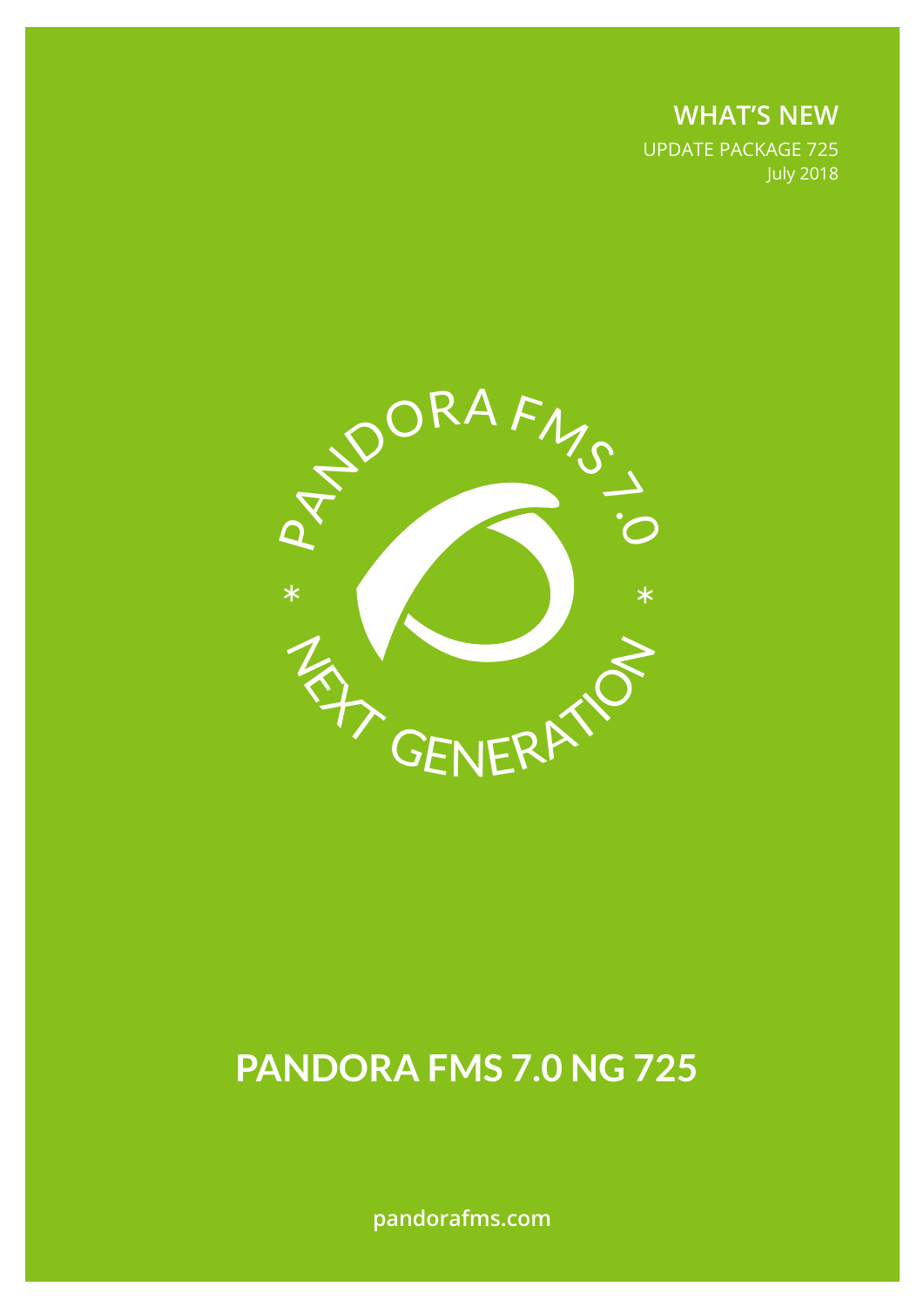

## NEW FEATURES AND IMPROVEMENTS

#### **Centralized policy management from the Metaconsole**

Until now the policy management was handled from the Pandora FMS Console. From now on, this functionality will also be available centrally in a single panel, the Metaconsole, allowing you to manage all your monitoring in the same portal.



#### **Automatic agent configurator**

This new functionality will allow you to automatically configure all the agents that register in your Pandora FMS. From a set of rules that you define, you can apply different settings and policies, launch custom events, run scripts or alerts.

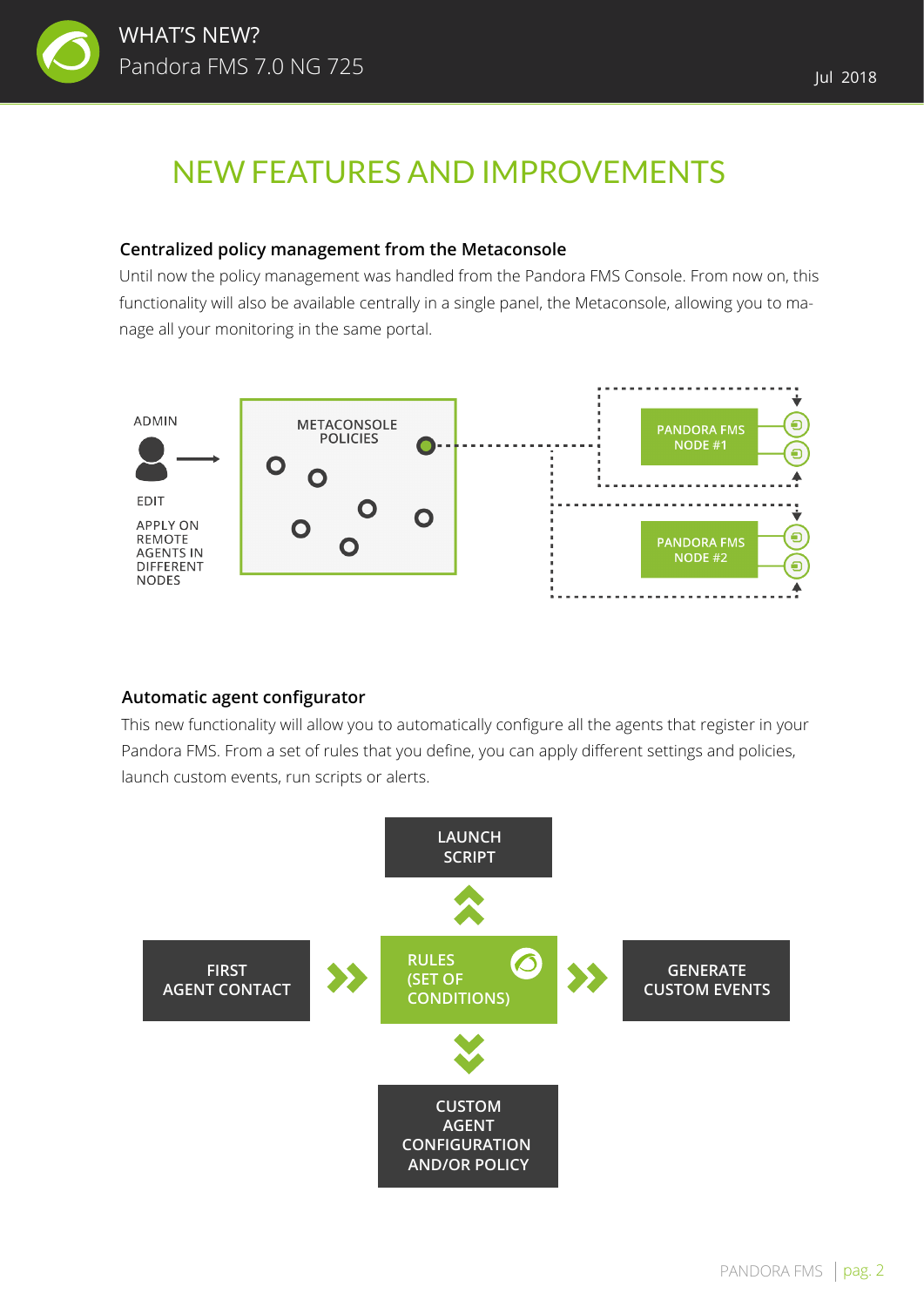

#### **Service-based root cause detection**

When a service failure is detected, the chain of events from the source of the failure to the highest point affecting the service is available. With this information, you can debug errors, speeding up the recovery of your service.

From now on, you can set up cascade protection at the service level, which will disable alerts and events for items that belong within it.



#### **Complete Services in Metaconsole**

We extend the functionality of services in the Metaconsole, including both those of other nodes as well as individual elements (agents and modules). This will allow you to have a detailed view of the complete global services from a single console.

#### **Agent Visualization in GIS Maps**

The new server mode will allow you to get the GPS position of each new agent. This way you can automatically place all your agents, based on their IP, on a GIS map.

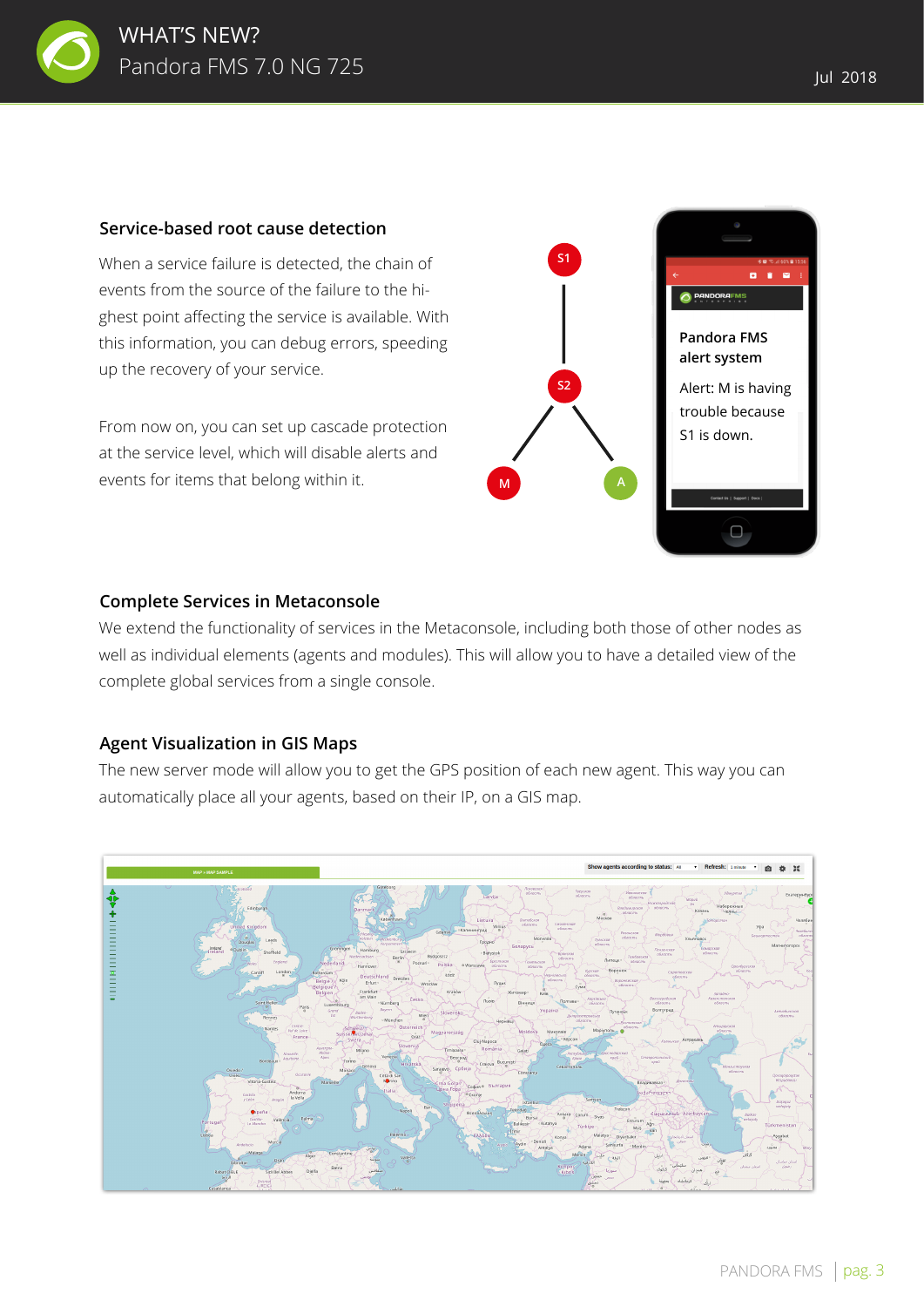

### **Other features**

**\*** From this update, you can add new columns to the event view with the following fields: "Module Value", "Module Name" and "Module Status", from the column customization section of the event console.

|                                  | <b>PANDORAFMS</b>                                                                             | ERPRISE                                 |                                                                      |                   | Enter keywords to search<br>* | $\alpha$ | $\bullet$<br>$\bullet$<br>$\lambda$ | $\mathbf{r}$<br>ጣ     | (admin) |  |
|----------------------------------|-----------------------------------------------------------------------------------------------|-----------------------------------------|----------------------------------------------------------------------|-------------------|-------------------------------|----------|-------------------------------------|-----------------------|---------|--|
| $\bullet$                        |                                                                                               |                                         | ◉<br><b>EVENTS</b>                                                   |                   |                               |          | $\sqrt{a}$ ,<br>■③                  | $\sqrt{ }$<br>Ы<br>30 |         |  |
| X                                | > Event control filter                                                                        |                                         |                                                                      |                   |                               |          |                                     |                       |         |  |
| $\boxed{\text{b}}$               |                                                                                               | <b>ACTIVE FILTER (NO FILTER LOADED)</b> |                                                                      |                   |                               |          |                                     |                       |         |  |
| Ŧ<br>8                           | <b>Duplicate Group events</b><br>Max. hours old 8 Hours<br>Only not validated<br>Event status |                                         |                                                                      |                   |                               |          |                                     |                       |         |  |
| 氽                                |                                                                                               | Total items: 43<br>[0][1][2]            |                                                                      |                   |                               |          |                                     |                       |         |  |
| $\boldsymbol{\Theta}$            | ID                                                                                            | <b>Status</b>                           | <b>Event Name</b>                                                    | <b>Agent name</b> | Timestamp                     | Data     | <b>Module status</b>                | <b>Action</b>         | ■       |  |
| $\boxed{\underline{\mathbf{B}}}$ | #156                                                                                          | $\star$                                 | Warmup mode for unknown modules ended.                               |                   | 39 minutes 59 seconds         | 0.00000  | <b>NORMAL</b>                       | QOIT                  | $\Box$  |  |
| $\overline{\mathcal{X}}$         | #155                                                                                          | $\star$                                 | Alert fired (Critical condition) assigned to (Check Web Content)     |                   | 44 minutes 39 seconds         | 0.00000  | <b>CRITICAL</b>                     | QOXT                  | $\Box$  |  |
|                                  | #154                                                                                          | $\star$                                 | Module 'Check Web Content' is going to CRITICAL (0)                  |                   | 44 minutes 40 seconds         | 0.00000  | <b>CRITICAL</b>                     | QOIT                  | $\Box$  |  |
| ł.                               | #153                                                                                          | $\star$                                 | Agent [prueba] created by pandorafms                                 |                   | 44 minutes 47 seconds         | 0.00000  | <b>NORMAL</b>                       | QOIM                  | $\Box$  |  |
| 目                                | #152                                                                                          | $\star$                                 | Log verbosity is set to 10. This will degrade the server performance |                   | 44 minutes 59 seconds         | 0.00000  | <b>NORMAL</b>                       | QOX ti                | $\Box$  |  |
| ۰                                | #141                                                                                          | $\star$                                 | pandorafms dataserver going UP                                       |                   | 44 minutes 59 seconds         | 0.00000  | <b>NORMAL</b>                       | QOIT                  | $\Box$  |  |
| Æľ                               | #149                                                                                          | $\star$                                 | pandorafms eventserver going UP                                      |                   | 44 minutes 59 seconds         | 0.00000  | <b>NORMAL</b>                       | Q<br>$\overline{m}$   | $\Box$  |  |

**\*** The new SNMP Trap forward will allow you to change the state of the destination module, thus altering the state of the agent. This status can be set to normal by manually validating the trap in the trap console.

**\*** We have implemented a new function to massively mark events with "in progress" status.

**\*** From this update, Tentacle will be able to support transfers with automatic compression, consuming less bandwidth in data transfers. This change will affect both the server and the agents, which will have to be updated. Tentacle servers will still be compatible with the previous mode (no compression). Although the agent data files (XML) are not very large, in critical mobility environments (GRPS, 3G) every byte counts.

**\*** Improvements in policy management from API/CLI.